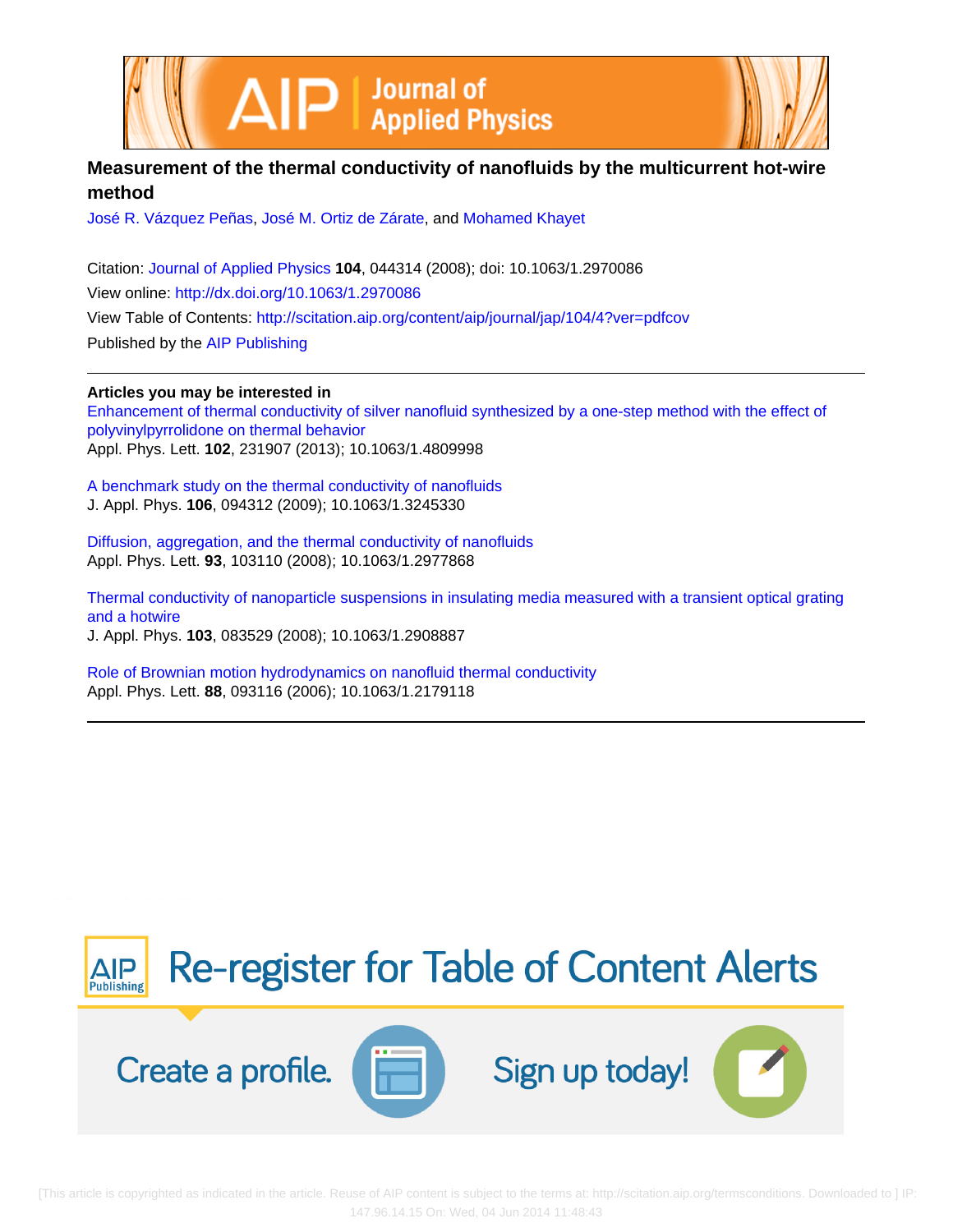# **[Measurement of the thermal conductivity of nanofluids by the multicurrent](http://dx.doi.org/10.1063/1.2970086) [hot-wire method](http://dx.doi.org/10.1063/1.2970086)**

José R. Vázquez Peñas, José M. Ortiz de Zárate,<sup>a)</sup> and Mohamed Khayet<sup>b)</sup>

*Facultad de Física, Departamento de Física Aplicada I, Universidad Complutense, 28040 Madrid, Spain*

Received 29 April 2008; accepted 17 June 2008; published online 27 August 2008-

We present experimental results of the thermal conductivity of several nanofluids prepared by dispersing nanoparticles of  $SiO<sub>2</sub>$  and CuO in water and ethylene glycol at various concentrations up to  $\approx$  5% in mass fraction. The measurements have been performed by the multicurrent hot-wire technique. Good agreement, within 2%, is found in recommended and published thermal conductivities of the pure fluids. Our experimental technique allows a very accurate determination of the enhancement in the thermal conductivity of the fluids due to the presence of dispersed nanoparticles. Measured enhancements compare well with some of the values published so far in the literature. We have compared our results with simple theoretical models that predict the thermal conductivity of solid suspensions and found that in some cases observed enhancements are several times larger than the predicted ones. © *2008 American Institute of Physics*. [DOI: [10.1063/1.2970086](http://dx.doi.org/10.1063/1.2970086)]

#### **I. INTRODUCTION**

During the past decade we have seen an increasing interest in the measurement and modelization of the transport properties of nanofluids, i.e., dispersions of nanoparticles in the bulk of simple fluids. Among the various transport properties, thermal conductivity  $\lambda$  has received the most attention. Pioneering experimental work by Eastman *et al.*<sup>[1](#page-7-0)[,2](#page-7-1)</sup> reported large thermal conductivity enhancements,  $\Delta\lambda$ , when a little amount of nanoparticles is added to a liquid. Subse-quent experimental studies<sup>3-[8](#page-8-0)</sup> confirmed the large  $\Delta\lambda$  values and established that standard theoretical models for the thermal conductivity of solid suspensions, such as the classical Maxwell<sup>9</sup> model, could not explain the large enhancements observed. This recent experimental work extended preceding results referred to suspensions of microparticles, as summarized elsewhere.<sup>10</sup>

Theoretical work, trying to explain the anomalous thermal conductivity enhancement in nanofluids, followed the experiments.<sup>11</sup> Several physical mechanisms that may enhance the  $\lambda$  of nanofluids were discussed by Keblinski  $et$ *al.*, [12](#page-8-4) among them the Brownian motion of the particles and aggregation or percolation. Some authors $13$  developed a controversial model that tried to incorporate both the size of the particles (surface area to volume ratio) and their Brownian motion. The idea of incorporating surface area to volume ratio in the theory was further developed recently by Vadasz.<sup>14</sup> The Brownian motion contribution to  $\Delta\lambda$  was also further developed recently<sup>15</sup> but only at a phenomenological level. Aggregation (cluster formation) and absorbed layers were considered by Xuan *et al.*<sup>[16](#page-8-8)</sup> More recently, it was demonstrated at a very fundamental level<sup>17</sup> that the formation of percolating structures breaks the Maxwell limit for the thermal conductivity of solid suspensions in liquids.

Before definitively settling the theoretical problem many experimental issues need to be solved. Although most researches in the field have consistently reported enhancements beyond the Maxwell model, there exists a large scattering in the  $\Delta\lambda$  values reported by different laboratories for the same nanofluid.<sup>18</sup> In some cases, differences larger than the enhancement itself can be found in the literature [see, for instance, the discussion of the CuO/ethylene glycol (EG) system later in Sec. IV]. Of course, these disagreements may be caused by the different particle sizes and/or polydispersivities, as discussed by Kumar *et al.*[13](#page-8-5) However, different sample preparations and stabilization methods seem also to play a role.<sup>19</sup>

Finally, as it has been discussed extensively by several authors, $1,11,18$  $1,11,18$  $1,11,18$  the existence of a large enhancement in the thermal conductivity of nanofluids is not just a fancy theoretical issue since it may have important technological consequences. Particularly, the addition of nanoparticles in coolant fluids could improve their heat transfer properties, and it paved the way for the design of tailored refrigerants.

We have organized the material to be presented as follows. First, in Sec. II, we describe the preparation of our nanofluid samples and discuss the experimental method used to measure their thermal conductivity. In Sec. III we present the experimental results obtained, first for pure liquids, water, and EG, and then for the seven different nanofluids employed. Finally, in Sec. IV, we discuss our results, comparing them with other experimental values and with various theoretical models proposed for the prediction of the thermal conductivity of nanofluids.

#### **II. PREPARATION OF THE SAMPLES AND EXPERIMENTAL METHOD**

It is believed that the strong scattering in the experimental data of the thermal conductivity of nanofluids is related to the different sample preparations. For this reason we shall

<span id="page-1-0"></span>a)Electronic mail: jmortizz@fis.ucm.es.

<span id="page-1-1"></span>b)Author to whom correspondence should be addressed. Electronic mail: khayetm@fis.ucm.es.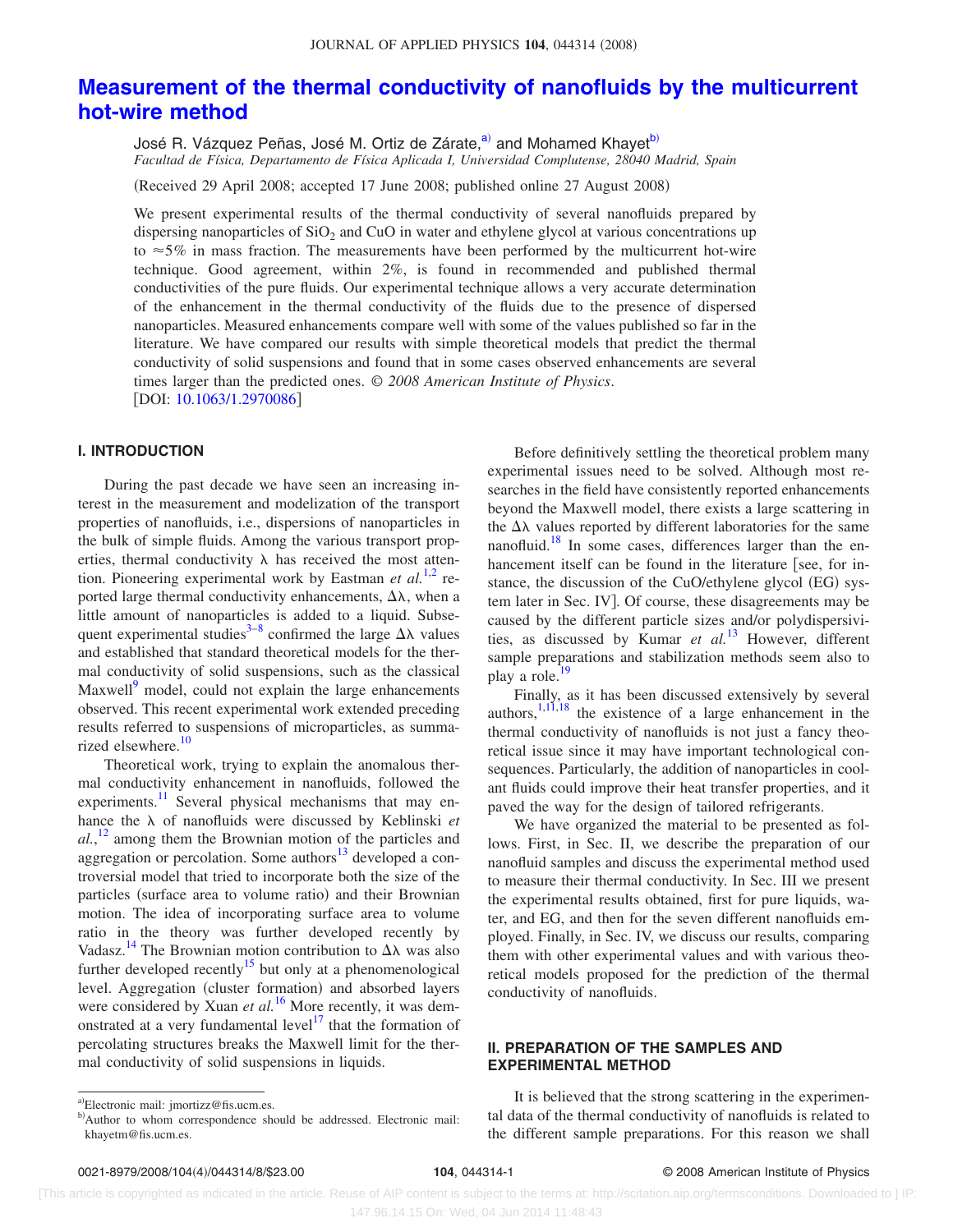describe in detail how our samples were prepared before briefly discussing the experimental technique used to measure their thermal conductivity.

#### **A. Preparation of the samples**

The liquids employed in this research to prepare the nanofluids were water and EG. Water was prepared in our laboratory by double distillation. Before using it for the experiments it was verified that the electrical resistivity was larger than 15  $M\Omega$  cm. The liquid EG was supplied by Panreac Química S.A. (Barcelona, Spain) with 99.5% nominal purity and used without further purification.

In this investigation we have employed commercial nanopowders supplied by Sigma-Aldrich. Silica  $(SiO<sub>2</sub>)$  nanopodwer is described by the manufacturer Catalog No. S5505-100G) as having an average particle size of 14 nm and surface area of  $200 \pm 25$  m<sup>2</sup> g. Copper oxide (CuO) nanopowder is described by the manufacturer Catalog No. 544868-25G) as having an average particle size of 33 nm and surface area of 29  $\mathrm{m}^2$  g.

Nanofluids were prepared by weighing in a balance having a precision of  $\pm 0.05$  g. Seven nanofluids were prepared: three based on water (W1-W3) and four based on EG (EG1-EG4). W1 was prepared by dispersing 4.8% (weight fraction,  $w/w$ ) of SiO<sub>2</sub> nanoparticles, W2 was prepared by dispersing 2.4% (w/w) of CuO nanoparticles, and W3 was prepared by dispersing 4.8% (w/w) of CuO nanoparticles. EG1 was prepared by dispersing  $2.3\%$  (w/w) of  $SiO<sub>2</sub>$  nanoparticles, EG2 was prepared by dispersing  $4.8\%$  (w/w) of  $SiO<sub>2</sub>$  nanoparticles, EG3 was prepared by dispersing  $2.2\%$  (w/w) of CuO nanoparticles, and EG4 was prepared by dispersing 4.6% (w/w) of CuO nanoparticles. Estimations of the volume fraction of particles in these nanofluids are discussed in Sec. III B.

Dispersions were performed only by physical means, without using any chemical additive (surfactant, *pH* buffer, or any other kind). Mixtures were first strongly stirred mechanically and later subjected to ultrasonics (150 W power) for at least  $\frac{1}{2}$  h to break up any residual agglomerations. After this procedure very homogeneous dispersions were produced. It is well known that the most difficult issue when working with nanofluids is sample stability. $^{20}$  Nanoparticles tend to sediment at the bottom of the samples, causing the physical properties of the bulk nanofluid to change with time. In our case, the measurement of the thermal conductivity of the nanofluid requires temperature cycling and many individual measurements (see Sec. II B) that require at least 1 week.

In our research, special care has been taken to check sample stability. After finalizing the measurements we checked the samples and found no visible sedimentation. Furthermore, in some cases we repeated the temperature cycling of the measurements (without further stirring of the samples), looking for differences in the measured  $\lambda$  that might indicate lack of stability in the sample. We found no differences larger than the accuracy of the measurement. The concentration of nanoparticles in our nanofluids may seem smaller than in other investigations because we discharged higher concentrations for which we could not get reproducibility for a period of 2 weeks.

However, after months of storage in the laboratory, most samples investigated showed sedimentation. In general, nanofluids based on EG presented less particle deposition than those based on water. This behavior is expected due to the large differences in viscosity. A particularly interesting case is the dispersion of silica nanoparticles in EG, which showed extraordinary stability, even after 1 year of storage.

In spite of the comments in the previous paragraph, we stress that the results to be presented here were all obtained in the first weeks after sample preparation and were checked for reproducibility. In this study only  $\lambda$  values are reported for nanofluids showing reproducibility and sample homogeneity during the measurement period.

#### **B. Experimental method**

Our values for the thermal conductivity of the nanofluids were obtained by the transient multicurrent hot-wire technique. Nowadays this technique is accepted as the most precise and reliable method to measure the thermal conductivity of fluids over a wide range of temperatures and pressures. The measurements can deliver absolute values (do not require comparison with any standard), and only knowledge of the hot-wire geometry, the applied intensity, and the electrical resistance of the wire is required. For the best experiments, the accuracy of the results is estimated to be  $\pm 0.5\%$ <sup>[21](#page-8-13)[,22](#page-8-14)</sup>

The experimental setup and method employed in this investigation is essentially similar to the one recently used in our laboratory for the absolute measurement of the thermal conductivity of several glycols.<sup>23</sup> Consequently only a brief description will be given here, and we refer the reader to previous publications<sup>23</sup> for further details.

The core of our experimental setup is a platinum wire of 50  $\mu$ m diameter and 21.47  $\pm$  0.01 cm length. The wire is supported by a chemically resistant frame to keep it straight, and two Teflon isolated leads were connected to each of the wire ends. The four connectors were electrically insulated by coating with chemically resistant epoxy. Furthermore, to avoid electrical contact between the platinum wire and the liquids, the whole set (including the wire itself and the frame supporting it) was covered with a Teflon-based industrial coating. The thickness of this coating is less than  $1 \mu m$ .

A Keithley 2400 source meter, which can act simultaneously as current source and voltage meter, was employed. This instrument is interfaced to a personal computer and a software code was developed to retrieve the measurement points, fit the data, and calculate the thermal conductivity (see below). For each measurement, various current values, from 260 to 360 mA, were applied. The electrical current is injected by two of the leads connected to the wire ends, while voltage measurements are acquired simultaneously using the other two leads. The supported wire is placed vertically inside a double wall glass cell, which is connected to a thermostatic bath to control the temperature at which the experiments are performed within  $\pm 0.05$  K. The liquid un-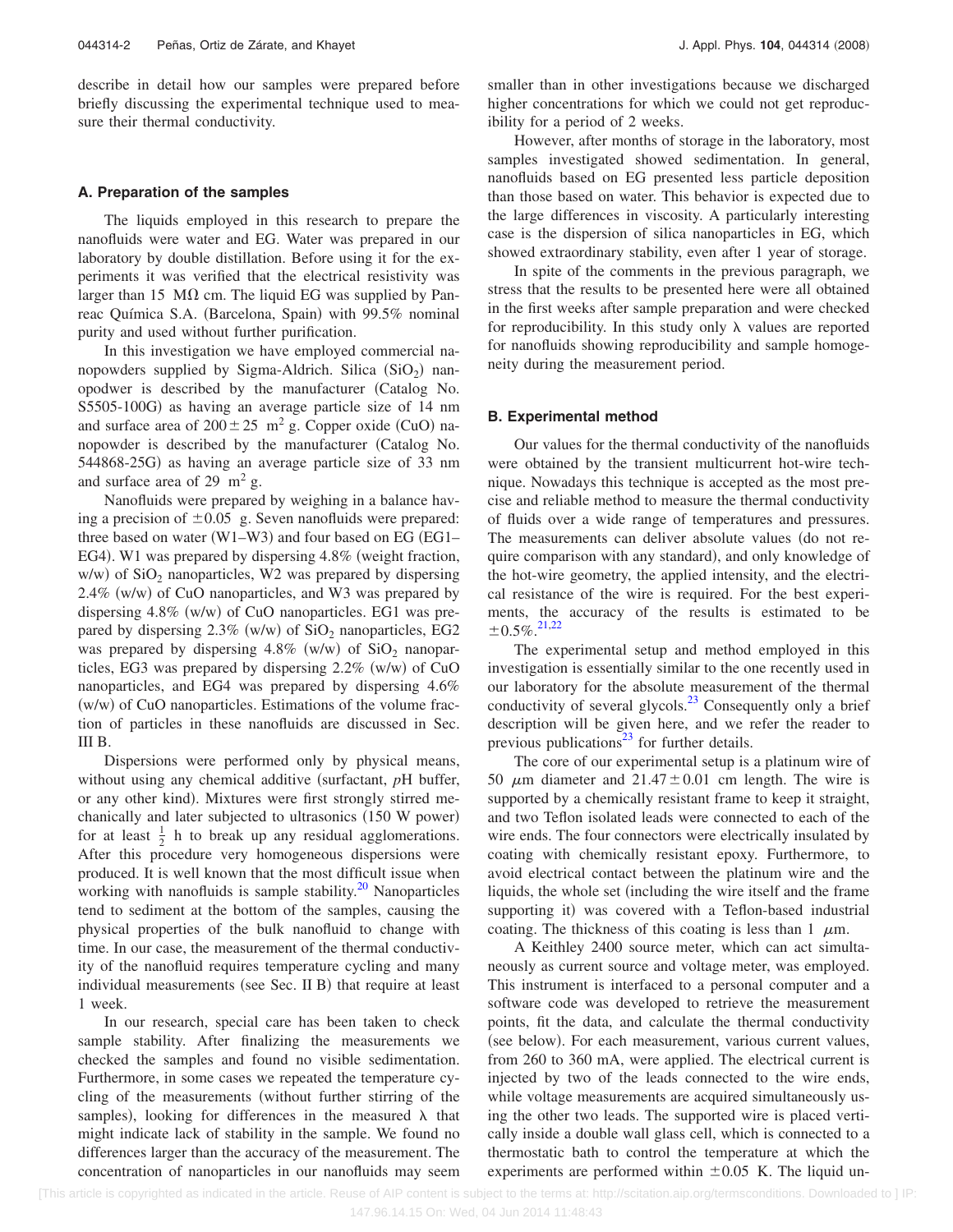der testing was loaded in the inner volume of the glass cell. The whole assembly (glass cell containing the wire) is then placed inside a controlled atmosphere chamber. A platinum resistance thermometer placed inside the cell is used to measure the temperature of the liquid under testing. This thermometer is also interfaced to the personal computer controlling the experiment and the same computer code manages simultaneously the thermometer and the electrical source meter.

When an electric current *I* is circulated through the wire, because of Joule heating, the wire temperature increases. While the liquid is quiescent, the rate of wire heating depends only on the thermal conductivity and the thermal diffusivity of the liquid surrounding the wire as discussed, for instance, by Carslaw and Jaeger. $24$  As a consequence of the heating, the electrical resistance of the wire, *R*, increases as does the voltage drop between the wire ends, *V*. For an infinitely cylindrical straight wire, the voltage difference between two points, separated by a distance *L*, can be approximated by $^{25}$ 

<span id="page-3-0"></span>
$$
V(t) \simeq IR_0 \Bigg\{ 1 + \alpha \frac{I^2 R_0}{4 \pi \lambda L} \Bigg[ \ln \bigg( \frac{t}{\beta} \bigg) - \gamma \Bigg] \Bigg\},\tag{1}
$$

where  $R_0$  is the electrical resistance of the wire at  $t=0$ ,  $\gamma$  is Euler's constant ( $\gamma$ =0.5770),  $\alpha$  is the temperature resistance coefficient of the material of the wire,  $\lambda$  is the thermal conductivity of the liquid surrounding the wire, and *L* is the wire length. Parameter  $\beta$  (units of time) is expressed as

$$
\beta = \frac{r_0^2}{4a},\tag{2}
$$

with *a* being the thermal diffusivity of the liquid surrounding the wire and  $r_0$  the wire radius. Equation  $(1)$  $(1)$  $(1)$  is valid as an asymptotic expansion for a long time  $t \ge \beta$ . In deducing Eq.  $(1)$  $(1)$  $(1)$  self-heating effects in the wire are neglected and the liquid surrounding the wire is assumed to be in a quiescent state (no convection). Recently<sup>26</sup> improvements have been proposed in the analysis of heating curves based on a finite element modeling of the heat transfer problem instead of using asymptotic expansions such as Eq.  $(1)$  $(1)$  $(1)$ . Implementation of these refinements may increase the accuracy of our method in future studies.

In our experiments, a typical heating run lasts for a couple of seconds during which 350 voltage measurements are acquired. Moreover, before each heating run, a resistance measurement is performed using the four-wire configuration of the Keithley 2400, which compensates for the electrical resistance of the connecting leads. Furthermore, a temperature reading is also recorded. The thermal conductivity is then obtained by fitting, as required by Eq.  $(1)$  $(1)$  $(1)$ , the data pairs  $[\Delta V_i, \ln(t_i)]$  acquired in a heating run into a straight line, from which slope  $b$  is obtained. Since Eq.  $(1)$  $(1)$  $(1)$  is an asymptotic expansion for large *t*, only the points acquired after  $\approx$  213 ms are actually used in the fitting procedure. From slope *b* the thermal conductivity is obtained as

<span id="page-3-1"></span>

FIG. 1. Typical individual heating curves: voltage drop in the wire, *V*, as a function of time *t*. Open symbols are for pure EG and filled symbols are for the nanofluid prepared by dispersing silica nanoparticles in glycol at 4.8% (w/w). In both cases the initial temperature was  $60^{\circ}$ C and  $I=320$  mA. Straight lines represent fittings to Eq.  $(1)$  $(1)$  $(1)$  of the points measured after  $\simeq$  213 ms.

<span id="page-3-2"></span>
$$
\lambda = \frac{mI^3 R_0}{4\pi L b},\tag{3}
$$

where *I* is the intensity value programed in the source meter is used and  $R_0$  is the value measured just before each heating run is substituted. The quantity  $m = \alpha R_0$  represents the slope of the *R*-*T* curve at the initial temperature of the heating run.

As an example of the individual heating runs, we show in Fig. [1](#page-3-1) two typical heating curves, where the voltage drop in the platinum wire is displayed as a function of time in a semilogarithmic scale. Data are shown for pure EG and for dispersion of silica nanoparticles in glycol at 4.8% (w/w). In both cases the initial temperature was 60 °C and the heating current was  $I = 320$  mA. The data displayed in Fig. [1](#page-3-1) show that the experimental results are asymptotically very well represented by Eq.  $(1)$  $(1)$  $(1)$  and that no convection is present in the liquid.

For a given temperature, we have performed thermal conductivity measurements using different values of the current *I*. This procedure is referred to as multicurrent hot wire, and it gives more reliable values of  $\lambda$  since there is a very slight correlation between the measured  $\lambda$  values and the intensity *I* employed to obtain it, within the quoted accuracy for  $\lambda$ . This issue has been discussed in more detail elsewhere. $^{23}$  For this work we have performed quite large statistics, and the values to be presented in Sec. III for each temperature were obtained by averaging over a couple hundred individual  $\lambda$  measurements taken at six different values of the heating current. This large and redundant number of individual measurements corresponds typically to  $\approx 20$  h of continuous operation of our apparatus.

Consequently, the thermal conductivity of the fluid under test is obtained, via Eq.  $(3)$  $(3)$  $(3)$ , from slopes *b* of fittings such as the ones shown in Fig. [1](#page-3-1) plus the knowledge of the current *I* at which the heating was conducted and a direct measurement of the electrical resistance  $R_0$  of the wire before each heating run. The slope  $m = \alpha R_0$  of the resistance-temperature curve and the length *L* of the wire are also required.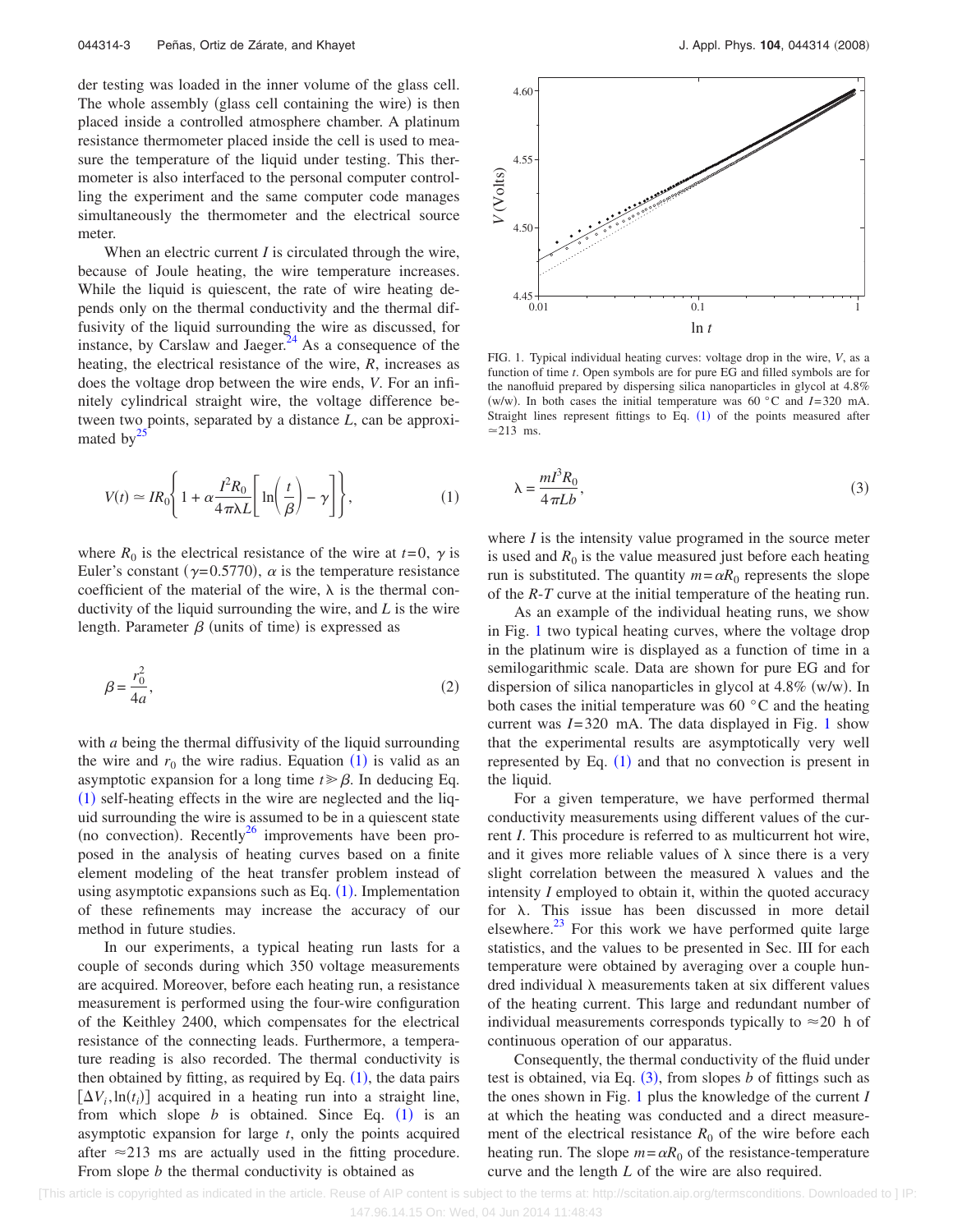For the temperature resistance coefficient  $\alpha$ , tabulated values for platinum could be initially used. However, more accurate  $\lambda$  results are obtained if the "experimental" slope  $m$ is used. $^{23}$  As explained before, with our experimental device we are acquiring simultaneous temperature and electrical resistance pairs just before each heating run. We can, thus, fit these pairs into a linear trend and obtain an experimental value of *m* for the particular wire one uses. Furthermore, this procedure allows for an independent check of the stability and the accuracy of the experiment. Indeed, we have found excellent reproducibility among the electrical resistance of the wire versus temperature curves obtained with the various fluids and nanofluids used in this investigation, differences in electrical resistance of the wire being always less than 1%. This demonstrates that current leak through the liquid is not important in spite of the different electrical conductivities of the fluids.

The *R*-*T* experimental data fit extremely well into a linear trend at the temperature range used in this investigation: 20–80 °C. When extrapolated to 0 °C our data give an average temperature coefficient of resistance  $\alpha$  $= 0.003$  90  $\pm$  0.0005, in agreement with tabulated values for platinum. The length *L* of the wire has been measured with a cathetometer with an accuracy of  $\pm 0.01$  cm.

#### **III. EXPERIMENTAL RESULTS**

The accuracy of the  $\lambda$  values obtained by the procedure described in Sec. II B is mainly determined by the validity of Eq. ([3](#page-3-2)), thus, by limitations of the theory. Effects such as finite length of the wire,  $^{25}$  leaking by radiation,  $^{27}$  compression work, $28$  and timing of voltage measurements are not accounted for in Eqs.  $(1)$  $(1)$  $(1)$ – $(3)$  $(3)$  $(3)$ . All these factors contribute as systematic errors (or bias) and limit the accuracy of the absolute measurements to a few percent that, for our particular setups, has been estimated as  $2.5\% - 3\%$ .

An alternative approach that can give more accurate  $\lambda$ values is to perform relative measurements, i.e., to rewrite Eq.  $(3)$  $(3)$  $(3)$  as

<span id="page-4-0"></span>
$$
\lambda = A \frac{I^3 R_0}{b},\tag{4}
$$

where *A* is a "calibration" constant that it is assumed not to depend on the fluid under test. A calibration fluid whose thermal conductivity is known can be used to infer a value for *A*. If measurements are performed at various temperatures, a better estimation of the calibration constant can be obtained by simultaneous comparison with a set of tabulated  $\lambda(T)$ . Once *A* is determined, this value is used to evaluate the thermal conductivity of a test fluid. Initially, the calibration parameter *A* includes the length of the wire and the slope of the *R*-*T* straight line, but it also represents all unknown sources of systematic errors. We estimate that this calibration method improves the accuracy of our  $\lambda$  values, reducing the contribution of systematic errors from 3% to around 0.5%.

Notice that this calibration procedure is especially well suited for the study of the thermal conductivity of nanofluids.

<span id="page-4-1"></span>TABLE I. Experimental values of the thermal conductivity of water and EG at various temperatures. Only statistical errors are reported here.

|                   | EG                  | Water     |                     |  |
|-------------------|---------------------|-----------|---------------------|--|
| T<br>$(^\circ C)$ | λ<br>(W/mK)         | T<br>(°C) | λ<br>(W/mK)         |  |
| 19.9              | $0.2473 \pm 0.0015$ | 20.4      | $0.6070 \pm 0.0025$ |  |
| 39.3              | $0.2526 \pm 0.0020$ | 40.2      | $0.6382 \pm 0.0014$ |  |
| 58.9              | $0.2572 \pm 0.0018$ | 60.1      | $0.6584 \pm 0.0020$ |  |
| 78.5              | $0.2614 \pm 0.0021$ |           |                     |  |

For nanofluids one is usually specifically interested in reporting the so-called thermal conductivity enhancement,  $\Delta \lambda$ , defined as  $18$ 

$$
\Delta\lambda(\%) = \frac{\lambda_{\text{nanofluid}} - \lambda_{\text{liquid}}}{\lambda_{\text{liquid}}} 100. \tag{5}
$$

From Eq. ([4](#page-4-0)), it is obvious that if one uses the pure liquid on which the nanofluid is based as the calibration fluid, the experimental enhancement in the thermal conductivity is insensitive to the calibration constant *A*; thus, very accurate values for  $\Delta\lambda$  can be reported.

Having in mind the previous discussion, we split the presentation of the experimental results into two blocks. First, in Sec. III A we present the results obtained for pure fluids. In this case we present absolute measurements obtained directly from the measured values of  $m = \alpha R_0$  and *L*. These  $\lambda$  values have a systematic error of about 3% as explained previously. Later, in Sec. III B we present the experimental results obtained for the nanofluids. In this case we use the calibration method, employing as calibrating fluid the liquid on which the nanofluid is based. Only experimental enhancements  $\Delta\lambda$  will be reported for the nanofluids. The contribution of systematic errors to the data reported in Sec. III B is reduced below 0.5%.

#### **A. Pure fluids**

The pure fluids used in this investigation were water and EG. Thermal conductivity values were obtained by an absolute method, as specified by Eq.  $(3)$  $(3)$  $(3)$ . Thermal conductivities of EG were measured at four different values of the temperature in the bath, namely, 20, 40, 60, and 80 °C. Measurements at 80 °C were not performed for water because the fluid was close to its boiling point and measurements were less reliable. It was impossible to avoid the buildup of bubbles in the bulk of the liquid.

The values obtained for the thermal conductivity of the pure fluids are reported in Table [I.](#page-4-1) The temperatures in Table [I](#page-4-1) correspond to the average of the temperature measured inside the hot-wire cell and differ slightly from the temperature programed in the bath. As already mentioned, during each measurement the temperature inside the cell was stable within  $\pm 0.05$  K. The error reported in Table [I](#page-4-1) in the thermal conductivity data is the statistical standard deviation of the individual measurements (reproducibility), typically 150 data points at various current values for each temperature. As extensively discussed above, a 3% systematic error has to be added to the thermal conductivity data reported in Table [I.](#page-4-1)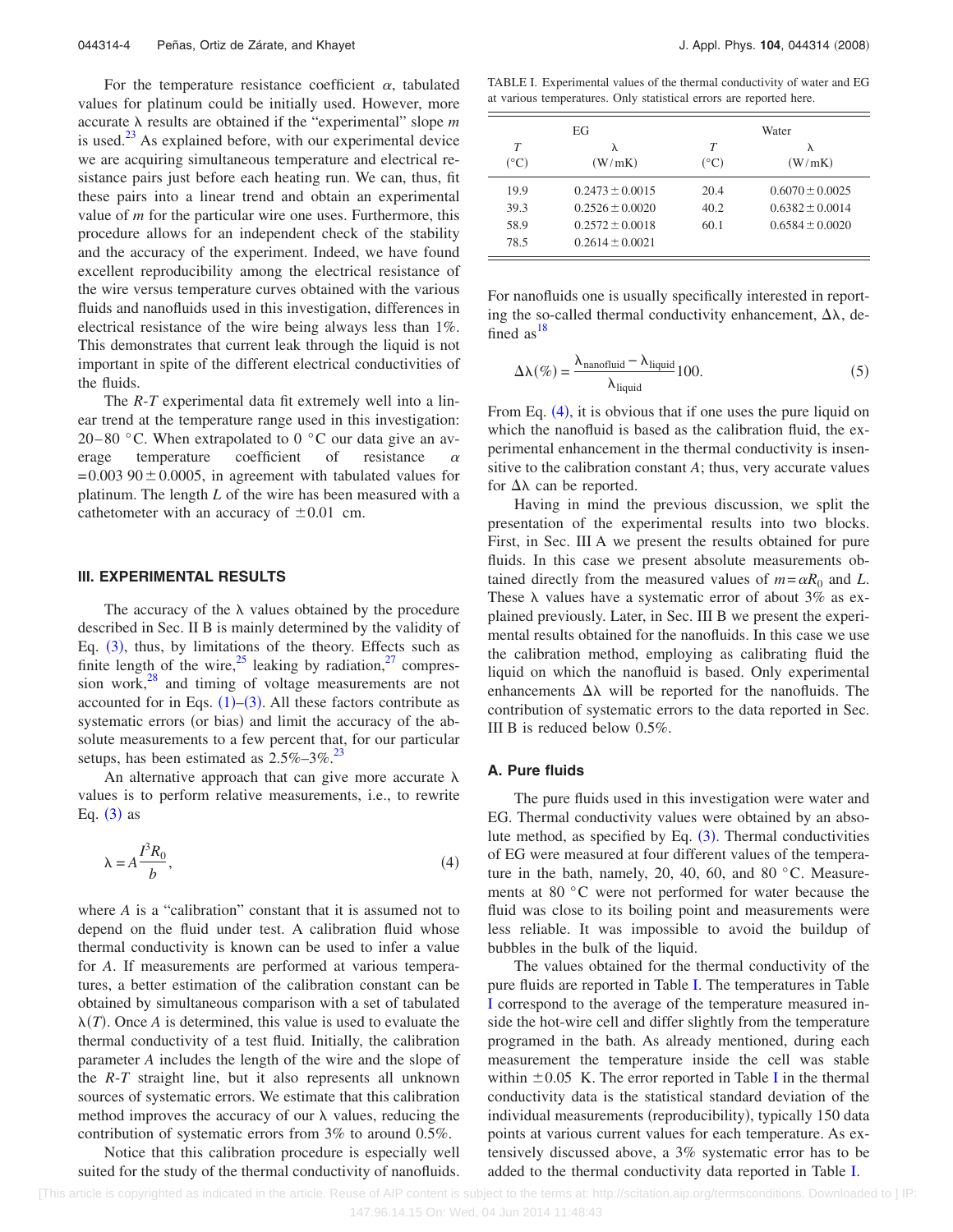<span id="page-5-0"></span>

FIG. 2. (Color online) Comparison of the thermal conductivity values obtained in this research (filled circles) with several literature values. For water (top panel) triangles are from the ASTM-D2717 standard, empty circles are from Assael *et al.* (Ref. [30](#page-8-21)), and asterisks are from Bohne *et al.* (Ref. [31](#page-8-22)). For EG (bottom panel) triangles are from Khayet and Oritz de Zárate (Ref. [23](#page-8-15)), empty circles are from Assael et al. (Ref. [30](#page-8-21)), and asterisks are from DiGuilio and Teja (Ref. [32](#page-8-23)).

The data reported in Table [I](#page-4-1) are displayed graphically in Fig. [2,](#page-5-0) together with some selected literature values for comparison. The error bars in Fig. [2](#page-5-0) have been calculated by adding a 3% systematic error to the standard deviations reported in Table [I.](#page-4-1) An inspection of the data displayed in Fig. [2](#page-5-0) shows that our present results agree with literature values within the experimental uncertainty.

From plots such as the ones displayed in Fig. [2,](#page-5-0) calibration constants *A* are deduced, as explained above, for later use in the determination of the  $\Delta\lambda$  of the nanofluids. For instance, in the case of water, we found that tabulated data are better represented by an *A* constant that is about 2% lower than the value of  $m/4\pi L$ . This difference is within the quoted accuracy of our measurements.

#### **B. Nanofluids**

<span id="page-5-1"></span>The thermal conductivity enhancement of seven different nanofluids has been measured in the present investigation. The nanofluids were prepared by dispersing  $SiO<sub>2</sub>$  and CuO nanopowder in water and EG. Three nanofluids were

based on water (W1-W3), and four nanofluids were based on EG (E1-E4). The nanofluid preparation and the weight fraction concentration of the various samples were described in Sec. II A.

The volume fraction of particles,  $\phi$ , has been estimated from the densities of the liquids and of the bulk solid oxides at 20 °C. These densities were obtained from standard thermodynamic tables. We note that there is a huge difference between the densities of the bulk solids and the corresponding nanopowders. This is most likely caused by the strong electrostatic repulsion among the particles. Once the nanofluids are prepared, and if the particles are indeed well dispersed in the liquid, we believe that a correct estimation of  $\phi$ is obtained from the density of the solids. Estimated values for the volume fraction of particles,  $\phi$ , are displayed in the second row of Table [II](#page-5-1) for nanofluids based on water and in the second row of Table [III](#page-6-0) for nanofluids based on EG.

As discussed in Sec. III, thermal conductivity measurements of the nanofluids have been performed by the calibration method using the corresponding pure liquid as calibration fluid. The thermal conductivity values are thus based on Eq. ([4](#page-4-0)), and only experimental enhancements  $\Delta\lambda$  are reported here. In Tables [II](#page-5-1) and [III,](#page-6-0) experimental enhancements obtained in this investigation are displayed for nanofluids based on water and on EG, respectively. Small temperature differences between the actual average temperatures used for the pure liquid and the nanofluids were unavoidable. For the evaluation of the experimental  $\Delta\lambda$  we have used as reference for each nanofluid at each temperature the pure liquid data obtained at the same bath temperature.

We do not report errors in the data displayed in Tables [II](#page-5-1) and [III.](#page-6-0) The standard deviation corresponding to the large (  $\approx$  150) series of individual data measured for each nanofluid and each temperature was in all cases less than 0.1%, similar to the statistical deviation of the  $\lambda$  reported for pure liquids in Table [I.](#page-4-1) Furthermore, values of the thermal conductivity enhancement  $\Delta \lambda$  have been obtained by the calibration method, so we estimate that they are free from systematic errors up to 0.5%. As a conclusion, precision of the values reported in Tables [II](#page-5-1) and [III](#page-6-0) is  $\pm 0.01\%$  for all  $\Delta\lambda$  values displayed. For this reason, and for the sake of clarity, we preferred not to explicitly show experimental errors in Tables [II](#page-5-1) and [III.](#page-6-0)

#### **IV. DISCUSSION**

The first observation we can infer from the data displayed in Tables  $\overline{II}$  $\overline{II}$  $\overline{II}$  and  $\overline{III}$  $\overline{III}$  $\overline{III}$  is that the enhancement in the

TABLE II. Estimated values of the volume fraction of particles,  $\phi$ , and experimental values of the enhancement in thermal conductivity of nanofluids based on water. Thermal conductivity enhancement is reported in percentage. See main text for comments on uncertainties.

| W1: $SiO2$ (14 nm)<br>4.8% (w/w), $\phi \approx 2.2\%$ |      | W2: CuO (33 nm)<br>2.4% (w/w), $\phi \approx 0.4\%$ |      | W3: CuO (33 nm)                  |      |
|--------------------------------------------------------|------|-----------------------------------------------------|------|----------------------------------|------|
|                                                        |      |                                                     |      | 4.9% (w/w), $\phi \approx 0.8\%$ |      |
| T                                                      | Δλ   |                                                     | Δλ   |                                  | Δλ   |
| $({}^{\circ}C)$                                        |      | (°C)                                                |      | $(^\circ C)$                     |      |
| 20.4                                                   | 3.04 | 20.3                                                | 0.44 | 20.3                             | 1.59 |
| 44.8                                                   | 3.49 | 40.1                                                | 1.11 | 40.0                             | 2.92 |
| 60.5                                                   | 1.41 | 60.3                                                | 2.95 | 60.1                             | 4.65 |

 [This article is copyrighted as indicated in the article. Reuse of AIP content is subject to the terms at: http://scitation.aip.org/termsconditions. Downloaded to ] IP: 147.96.14.15 On: Wed, 04 Jun 2014 11:48:43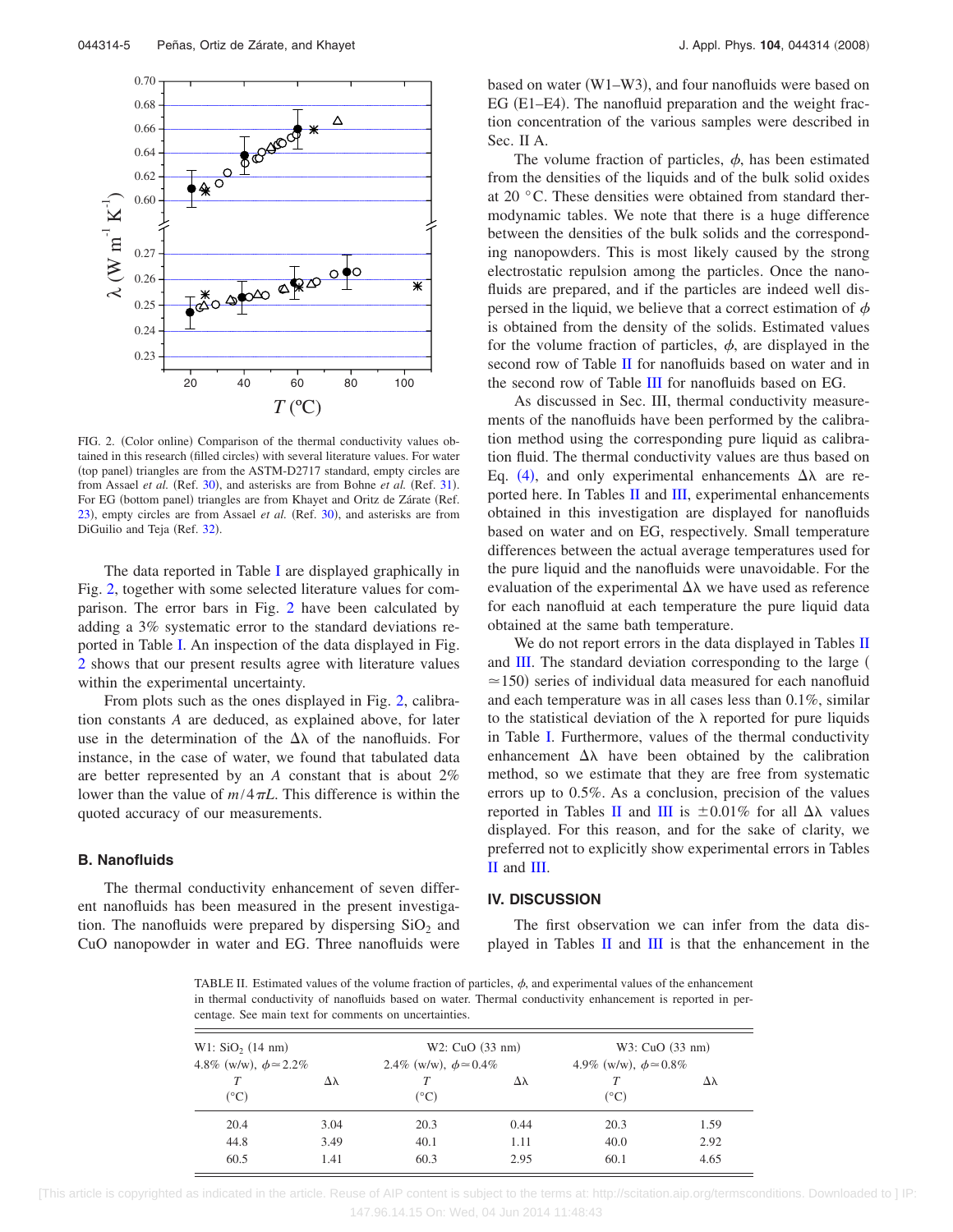<span id="page-6-0"></span>TABLE III. Estimated values of the volume fraction of particles,  $\phi$ , and experimental values of the enhancement in thermal conductivity of nanofluids based on EG. Thermal conductivity enhancement is reported in percentage. See main text for comments on uncertainties.

| EG1: $SiO2$ (14 nm)<br>2.3% (w/w), $\phi \approx 1.2\%$ |      | EG2: $SiO2$ (14 nm)<br>4.8% (w/w), $\phi \approx 2.5\%$ |      | EG3: CuO (33 nm)<br>2.2% (w/w), $\phi \approx 0.4\%$ |      | EG4: CuO $(33 \text{ nm})$<br>4.6% (w/w), $\phi \approx 0.8\%$ |      |
|---------------------------------------------------------|------|---------------------------------------------------------|------|------------------------------------------------------|------|----------------------------------------------------------------|------|
| T<br>$(^\circ C)$                                       | Δλ   | $(^\circ C)$                                            | Δλ   | T<br>$(^\circ C)$                                    | Δλ   | $(^\circ C)$                                                   | Δλ   |
| 19.9                                                    | 0.79 | 20.6                                                    | 3.61 | 20.3                                                 | 2.51 | 20.6                                                           | 5.85 |
| 39.7                                                    | 0.58 | 40.5                                                    | 4.13 | 39.7                                                 | 3.06 | 42.3                                                           | 6.01 |
| 59.0                                                    | 1.53 | 60.5                                                    | 4.42 | 58.4                                                 | 4.22 | 60.1                                                           | 6.27 |
| 79.0                                                    | 1.47 | 80.2                                                    | 4.42 | 80.1                                                 | 3.20 | 79.8                                                           | 5.35 |

thermal conductivity of all the nanofluids investigated at all temperatures is always positive. Hence, the addition of nanopowders systematically increases the thermal conductivity of the nanofluid, as compared with the pure liquid. This fact is true for the two liquids and the two nanopowders at all the concentrations and temperatures investigated.

For a given nanofluid, the experimental enhancement  $\Delta\lambda$ reported in Tables  $II$  and  $III$  seems to be almost independent of the temperature. For the nanofluids obtained by dispersing copper oxide nanoparticles in water, it seems that there is a systematic increase in  $\Delta\lambda$  with the temperature, but this trend is not confirmed in the other nanofluids investigated. Furthermore, the statistical significance of this trend is very marginal since the apparent increase in the CuO/W,  $\Delta\lambda$ , is almost within the experimental uncertainty of the measurements. We note that some authors<sup>3[,10](#page-8-2)</sup> reported  $\Delta\lambda$ that increase with the temperature, as sketched here by the CuO/W data. However, and to be fair, from our present data and at the temperature range studied, we have to conclude that  $\Delta\lambda$  is independent of the temperature, at least within the accuracy of our measurements. As a consequence, we have evaluated average enhancements for each nanofluid, and from now on we continue our discussion in terms of these average enhancements. In the second column of Table [IV](#page-6-1) we display these average experimental enhancements for the different nanofluids investigated.

In Fig. [3](#page-6-2) we show graphically the experimental values

<span id="page-6-1"></span>TABLE IV. Comparison between the experimental enhancements  $\Delta\lambda_{\text{expt}}$  and the predictions based on the two-layer model of Eq. ([6](#page-7-4)),  $\Delta\lambda_{2\text{lay}}$  and the Maxwell–Hamilton and Crosser model of Eq. ([7](#page-7-5)),  $\Delta\lambda_{\text{max}}$ . The different nanofluids are as indicated.

| Mixture              |                                  | $\Delta\lambda_{2\text{lav}}$ | $\Delta\lambda_{\rm max}$ |  |
|----------------------|----------------------------------|-------------------------------|---------------------------|--|
|                      | $\Delta\lambda_{expt}$<br>$(\%)$ | $(\%)$                        | $(\%)$                    |  |
| SiO <sub>2</sub> /W  |                                  |                               |                           |  |
| $\phi = 2.2\%$       | 2.65                             | 1.19                          | 1.84                      |  |
| CuO/W                |                                  |                               |                           |  |
| $\phi = 0.4\%$       | 1.50                             | 0.39                          | 1.08                      |  |
| $\phi = 0.8\%$       | 3.06                             | 0.78                          | 2.18                      |  |
| SiO <sub>2</sub> /EG |                                  |                               |                           |  |
| $\phi = 1.2\%$       | 1.09                             | 0.98                          | 2.13                      |  |
| $\phi = 2.5\%$       | 4.14                             | 2.07                          | 4.47                      |  |
| CuO/EG               |                                  |                               |                           |  |
| $\phi = 0.4\%$       | 3.25                             | 0.40                          | 1.15                      |  |
| $\phi = 0.8\%$       | 5.87                             | 0.79                          | 2.32                      |  |

for  $\Delta\lambda$ , averaged over the temperature as reported in the second column of Table [IV,](#page-6-1) versus the volume fraction  $\phi$  of nanoparticles. Our present experimental results are represented by symbols, as indicated in the figure, while several literature values are also plotted for comparison. In addition three lines displayed in Fig. [3](#page-6-2) represent the trend of our data. The line with the higher slope represents the trend of the CuO/EG nanofluid, the line with intermediate slope represents the trend for the CuO/water nanofluid, and the line with lower slope represents the trend of the silica nanofluids. In the latter case we are not able to distinguish between the results of water and EG, so we have plotted a single line representing both liquids. Literature values plotted in Fig. [3](#page-6-2) are as follows: asterisks (\*) represent data from Lee et al.<sup>[4](#page-7-3)</sup> for CuO/water nanofluids (24 nm particle size), crosses (+) represent a combination of data from Lee *et al.*[4](#page-7-3) and from Kwak and Kim<sup>5</sup> for CuO/EG nanofluids (24 and 12 nm particle sizes, respectively), and a single star  $(\star)$  represents a measure by Eastman *et al.*<sup>[2](#page-7-1)</sup> also for a CuO/EG nanofluid (36) nm particle size). For silica nanofluids we have not found published values so far; thus we added to Fig.  $3$  Al<sub>2</sub>O<sub>3</sub> measurements  $(\times)$  from Lee *et al.*<sup>[4](#page-7-3)</sup> for comparison (38 nm par-

<span id="page-6-2"></span>

FIG. 3. Thermal conductivity enhancement  $(\%)$  as a function of the volume fraction  $\phi$  of nanoparticles (%). Squares and circles are data obtained in this research (as indicated). Other symbols represent several literature values: Lee *et al.* (Ref. [4](#page-7-3)) (\*) for CuO/Water nanofluids, Lee *et al.* (Ref. 4) and Kwak and Kim (Ref. [5](#page-8-24)) (+) for CuO/EG nanofluids, and Eastman et al. (Ref.  $2)$  $2)$  ( $\star$ ) also for a CuO/EG nanofluid. For comparison with our silica data we add  $\text{Al}_2\text{O}_3$  measurements ( $\times$ ) from Lee *et al.* (Ref. [4](#page-7-3)). The straight lines are simple guide to the eyes representing the trend of our data.

[This article is copyrighted as indicated in the article. Reuse of AIP content is subject to the terms at: http://scitation.aip.org/termsconditions. Downloaded to ] IP:

147.96.14.15 On: Wed, 04 Jun 2014 11:48:43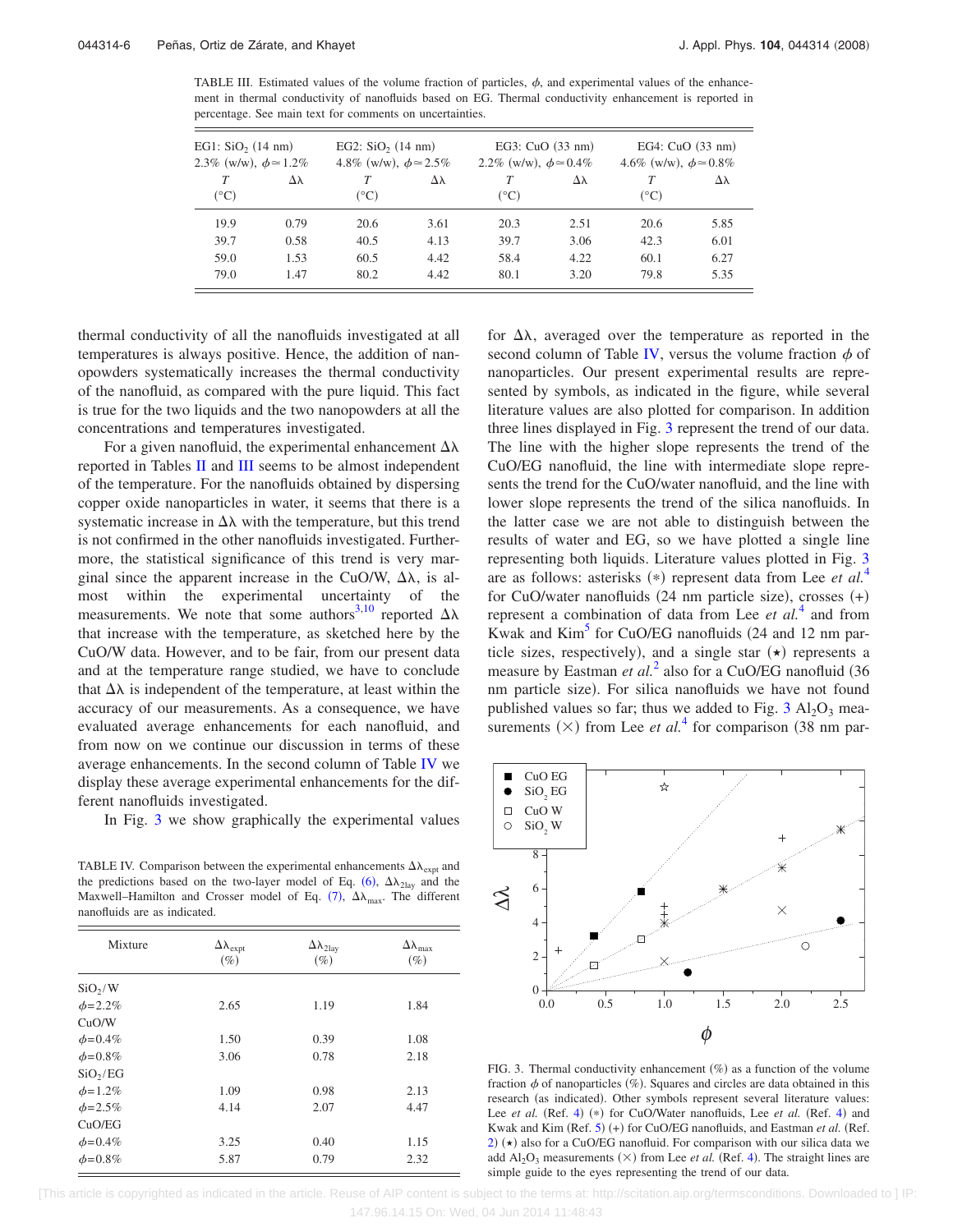ticle size). There are much more experimental data published, as reviewed elsewhere, $18$  but we decided not to add more literature data points to Fig. [3](#page-6-2) to keep it readily understandable.

A simple examination of Fig. [3](#page-6-2) allow us to reach several conclusions. (i) We obtained larger enhancements for nanofluids with CuO than for nanofluids with silica. This finding is consistent with published data if we compare silica with alumina, which is probably the closest (in  $\Delta\lambda$ ) nanopowder studied so far in the literature. This difference can be explained in terms of simple thermal conductivity models (see below). (ii) Our present experimental results compare well with some published data. For instance, we find excellent agreement between the trend of our current data for CuO/ water and published values by Lee *et al.*[4](#page-7-3) In contrast, for the case of CuO/EG nanofluids the agreement is worse. We get for this mixture results that are intermediate between those from Eastman *et al.*[2](#page-7-1) and the combination of those from Lee *et al.*<sup>[4](#page-7-3)</sup> and Kwak and Kim.<sup>5</sup> This poor agreement between different experiments is typical in nanofluid studies as mentioned in Sec. I, demonstrating that further experimental work is required. To finalize, we note that our results for silica nanofluids are consistent with published data for alumina.

It is worth mentioning, however, that our present results for  $\Delta\lambda$  are significantly lower than some other published data. For instance, the enhancement we measure for CuO/ water nanofluids is about one-half of the one reported by Li and Peterson<sup>10</sup> for 19 nm CuO nanoparticles. Similar differences exist with values reported by Das *et al.*<sup>[3](#page-7-2)</sup> In these two cases, while not completely clear, it seems like such a big difference is related to different methods in the estimation of  $\phi$ .

One interesting issue concerning the thermal conductivity of nanofluids is if the observed enhancements can be explained in terms of existing theoretical models. Recently, Wang and Mujumdar $^{18}$  extensively reviewed different theories that have been proposed to explain the thermal conductivity of suspensions of particles in fluids, beginning with the adaptation by Hamilton and  $C$ rosser $^{29}$  of the classical Maxwell<sup>9</sup> model, initially developed to predict the dielectric properties of a suspension of microspheres. In addition to all the specific models described by Wang and Mujumdar,  $18$  we think it is quite insightful to consider also the naive idea of modeling the nanofluid as a series of two layers, one of particles and the other of pure fluid. In this case, a very simple exercise shows that the "effective" thermal conductivity of the composite layer can be expressed as

<span id="page-7-4"></span>
$$
\frac{1}{\lambda_{\text{eff}}} = \frac{\phi}{\lambda_p} + \frac{1 - \phi}{\lambda_f},\tag{6}
$$

where  $\lambda_p$  is the thermal conductivity of the particles and  $\lambda_f$ the thermal conductivity of the pure fluid.

We do not plan to compare here our experimental data with all the theoretical models proposed so far and discussed elsewhere[.18](#page-8-10) Furthermore, as also reviewed in Ref. [18](#page-8-10) for small concentrations in volume fraction (as the data we present here), there is little difference between the classical Maxwell model and the other more sophisticated theories.

Consequently, in addition to the two-layer model of Eq.  $(6)$  $(6)$  $(6)$ , we shall compare our current experimental data only with the classical Maxwell–Hamilton and Crosser model. $9,29$  $9,29$  This model considers a suspension of spherical solid particles in a liquid and predicts theoretically an effective thermal conductivity that can be expressed as  $11,18$  $11,18$ 

<span id="page-7-5"></span>
$$
\frac{1}{\lambda_{\rm eff}} = \frac{1}{\lambda_f} - \frac{\phi}{\lambda_f} \frac{3(\lambda_p - \lambda_f)}{\lambda_p + 2\lambda_f + 2(\lambda_p - \lambda_f)\phi}.
$$
(7)

In Table [IV](#page-6-1) we show the experimental values of the thermal conductivity enhancement  $\Delta\lambda_{\rm expt}$  (obtained by averaging over temperature the data displayed in Tables [II](#page-5-1) and [III](#page-6-0)), together with the predictions based on the two-layer model of Eq.  $(6)$  $(6)$  $(6)$  and the Maxwell model of Eq.  $(7)$  $(7)$  $(7)$ , for the different nanofluids studied in the present investigation. To evaluate the model predictions we took the pure fluid thermal conductivity from the data at 20 °C reported in Table [I.](#page-4-1) For the thermal conductivity of the particles, we used tabulated values for the bulk solids:  $\lambda_{CuO}$ = 17 W m<sup>-1</sup> K<sup>-1</sup> and  $\lambda_{SiO<sub>2</sub>}$  $= 1.3$  W m<sup>-1</sup> K<sup>-1</sup> (noncrystalline).

An inspection of the values reported in Table [IV](#page-6-1) shows that theoretical enhancements calculated by using the two-layer model of Eq. ([6](#page-7-4)) are in all cases several times smaller than the experimental enhancements. Regarding the estimations based on the Maxwell model of Eq.  $(7)$  $(7)$  $(7)$ , we observe that for the nanofluids containing silica particles it gives quite a reasonable estimation. However, for the nanofluids containing copper oxide particles, estimations based on the Maxwell model also fail. As anticipated, it seems that the larger enhancement presented by CuO nanofluids, as compared with silica, can be explained by the  $\lambda$  difference between the corresponding solids.

We conclude our investigation by noting that the enhancement in the thermal conductivity of nanofluids is properly regarded as anomalous. As discussed by other investigators, $\frac{11,18}{10}$  $\frac{11,18}{10}$  $\frac{11,18}{10}$  we also conclude that there is no reliable theory to predict the anomalous thermal conductivity of nanofluids yet available. Whether the differences are due to the Brownian motion of the particles, to surface effects, to cluster formation, or to any other cause is still an open question worthy of further investigation $11$  both theoretically and experimentally. We look forward to seeing more developments in this extremely interesting topic in the coming future.

#### **ACKNOWLEDGMENTS**

We have greatly appreciated stimulating discussions with Manuel M. Piñeiro from the University of Vigo (Spain). We are also indebted to the Spanish Ministerio de Educación y Ciencia (Contract No. FIS2006-05323) for supporting this research.

<span id="page-7-3"></span>. <sup>4</sup> S. Lee, S. U. S. Choi, S. Li, and J. A. Eastman, [J. Heat Transfer](http://dx.doi.org/10.1115/1.2825978) **121**, 280

<span id="page-7-0"></span><sup>&</sup>lt;sup>1</sup>J. A. Eastman, S. U. S. Choi, S. Li, W. Yu, and L. J. Thompson, [Appl.](http://dx.doi.org/10.1063/1.1341218) **[Phys. Lett.](http://dx.doi.org/10.1063/1.1341218) 78**, 718 (2001).

<span id="page-7-1"></span><sup>&</sup>lt;sup>2</sup>J. A. Eastman, S. U. S. Choi, S. Li, L. J. Thompson, and S. Lee, in Materials Research Society Symposium Proceedings No. 457 (Materials Research Society, Pittsburg, PA, 1997), pp. 3–11.<br> $3S$ , K. Des. N. Putre, B. Thioson, and W. Bootzel, J.

<span id="page-7-2"></span>S. K. Das, N. Putra, P. Thiesen, and W. Roetzel, [J. Heat Transfer](http://dx.doi.org/10.1115/1.1571080) **125**, 567  $(2003).$